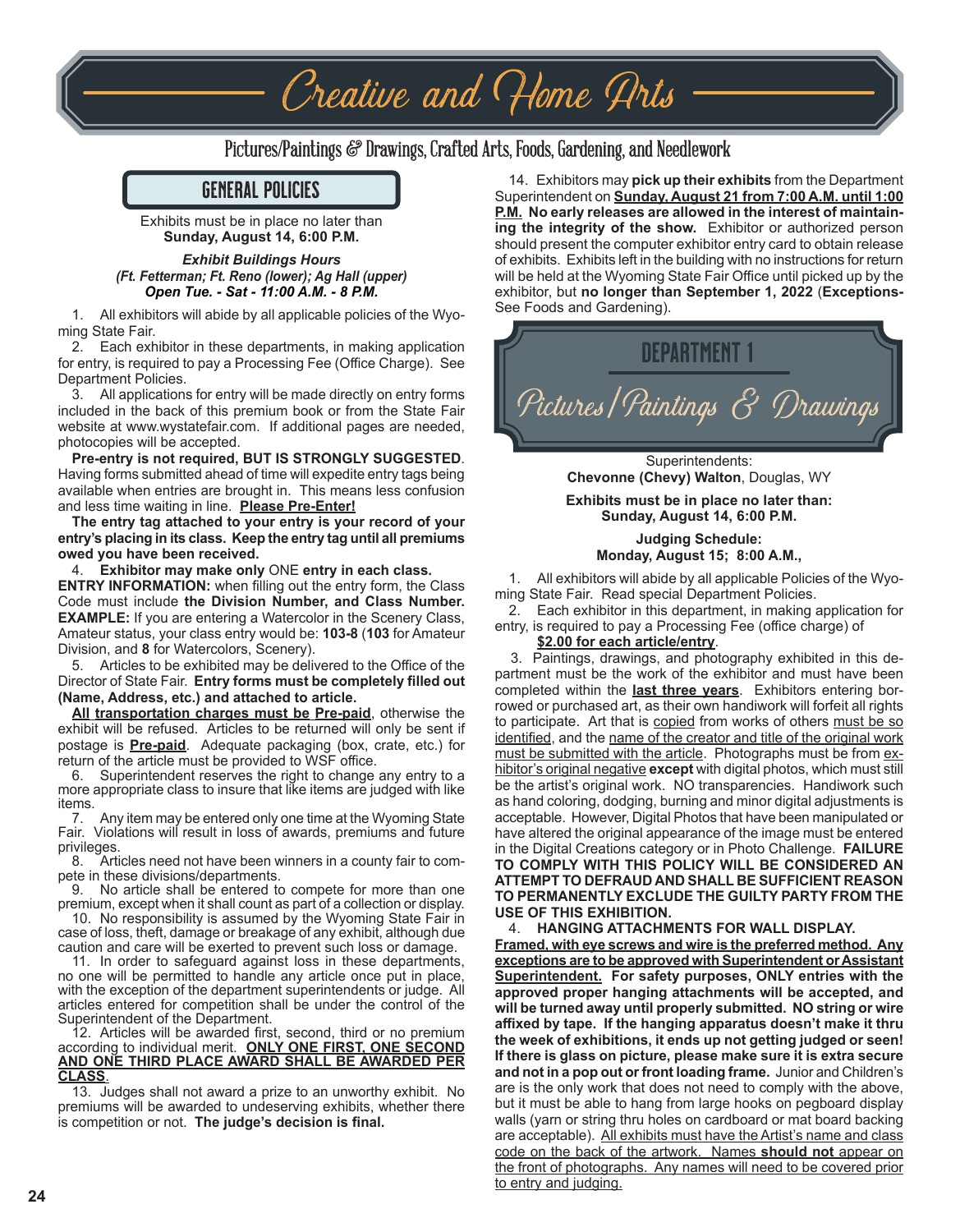5. **PHOTOGRAPH SIZES:** With the exception of Best Photo of the Past and Children's, Junior's and the Story Telling Series all photographs must be at least **8" x 10"**. Cropping is allowed but at least 7 1/2" x 9 1/2" **must be visible** after framing and matting.

6. All applications for entry will be made directly on entry forms included in the back of this premium book. **Please type or print clearly.** PRE-ENTRY IS NOT REQUIRED BUT IS HIGHLY RECOM-MENDED. Mailing in forms ahead of time will insure less confusion and less time waiting in line.

**ENTRY INFORMATION:** When filling out the entry form, the Class Code must include the Division Number, and Class Number. **EXAMPLE**: If you are entering a Watercolor in the Scenery Class, Amateur status, your class entry would be: **103-8** (**103** for Amateur Division, and **8** for Watercolors, Scenery). **All exhibits must have artist's name, division, and class number on the back.**

7. Judges shall consider entries on basis of: 1) Content and appropriateness of class 2) Composition 3) Technical quality 4) Overall presentation. Choose categories carefully for appropriate judging. **ONLY one entry per class may be made**. If multiple entries have been made in the same class one will be disqualified or reclassified prior to judging. Any entries, which have been made inadvertently or erroneously, may be reclassified by experienced Home Arts staff. Proper framing/matting is encouraged for more ideal presentation in exhibit.

8. **DEFINITIONS: PROFESSIONAL** refers to those who derive significant income from art and whose work is produced primarily for the purpose of selling; **OR** who have a diploma, certificate, degree, or three or more years of school training; **OR** teach in their visual art media.

**ADVANCED AMATEUR** refers to those who have exhibited and won first prizes in accredited or recognized shows (State Fair); **OR** who have had professional schooling but have not completed more than three years.

**AMATEUR** refers to those who have not previously won first prizes **AND** have had little or no schooling.

**JUNIOR** refers to those who have not reached their 19<sup>th</sup> birthday before August 1, of current year.

**CHILDREN** refers to those who have not reached their 11<sup>th</sup> birthday by August 1, of current year.

Exhibitors may place into a higher proficiency level (except Professional) if they feel qualified to compete; however an exhibitor cannot go to a lower level.

**SENIOR** refers to exhibitors 65 years of age or older as of August 1, of current year.

9. Exhibitors wishing to sell their artwork may do so by listing entries, prices and contact information on a separate paper to be given to the Superintendent in charge. Prices of items CANNOT appear on the front of the work. This is a State Fair exhibition and cannot be used as a sales department. Should visitors inquire concerning purchase of a piece, the Superintendents may provide the information of the artist concerned. The Superintendent will not be responsible for the collection of any monies or the delivery of any article sold.

10.**BRING EXHIBITS ENTERED IN PICTURES PAINTINGS AND DRAWINGS TO THE FT. FETTERMAN BUILDING:**

 **SATURDAY, AUGUST 13 - 10:00 A.M. - 6:00 P.M. SUNDAY, AUGUST 14 - 10:00 A.M. - 6:00 P.M.**

Photography Awards and Donors

**"PHOTOGRAPHY CHALLENGE" AWARD** - The **Wyoming State Fair** will award a banner to the winner of the current year's "Challenge".

**"SPIRIT OF WYOMING" AWARD** - The **Wyoming State Fair** will award a special rosette to the photo in this category.

**"BEST BEEF PICTURE" AWARD** - The **Niobrara County Cattle Women, Lusk, WY** will present a special rosette and \$10.00 to the best beef photograph entry as determined by the judge(s) from all the beef pictures from all divisions and classes.

|                                        | Premiums —           |     |                |
|----------------------------------------|----------------------|-----|----------------|
| <b>PROFICIENCY LEVEL</b>               | 1st l                | 2nd | 3rd            |
| Professional/Adv. Amateur\$15 \$10 \$5 |                      |     |                |
|                                        | $\sim$ $\sim$ $\sim$ |     | $\overline{a}$ |

|  | Amateur/Seniors \$10 \$6 \$4 |
|--|------------------------------|

|  | Painting & Drawing         |
|--|----------------------------|
|  | <b>DIVISIONS 101 - 104</b> |

Exhibits must be in place no later than **Sunday, August 14, 6:00 P.M.**

**Judging Schedule:** 8:00 a.m., Monday August 15

#### **DIVISION 101 - PROFESSIONAL DIVISION 102 - ADVANCED AMATEUR DIVISION 103 - AMATEUR DIVISION 104 - SENIOR** (65 years of age or older as of August 1)

 **OIL OR CLASS 6 ACRYLIC PAINTING WATERCOLORS** Scenery .....................................1 ................................. 8 Animal, Primary Subject ............2 ................................. 9 Lifestyles, Past or Present.........3 ................................. 10 Plant World................................4 ................................. 11 Still Life......................................5 ................................. 12 People; Central Interest.............6 ................................. 13 Abstract or Non-Objective .........7 ................................. 14

#### **PEN & INK,**

|  | CHALK, PASTELS, PENCIL, OR<br>OR CHARCOAL SCRATCH BOARD |  |
|--|---------------------------------------------------------|--|
|  |                                                         |  |
|  |                                                         |  |
|  |                                                         |  |
|  |                                                         |  |
|  |                                                         |  |
|  |                                                         |  |
|  |                                                         |  |

## **COLORED PENCIL,<br>CRAYON, OR MARKERS**

| <b>CRAYON, OR MARKERS MIXED MEDIA</b> |  |
|---------------------------------------|--|
|                                       |  |
|                                       |  |
|                                       |  |
|                                       |  |
|                                       |  |
|                                       |  |
|                                       |  |
|                                       |  |

### Junior and Children's Painting & Drawing DIVISIONS 105 - 106

#### **DIVISION 105 - CHILD** (ages 0-10) **DIVISION 106 - JUNIOR** (ages 11-18)

#### **CLASS**

- 1 Watercolors<br>2 Pen and Ink
- 2 Pen and Ink; Scratch Board; Pencils<br>3 Chalk: Pastels or Charcoal
- 3 Chalk; Pastels or Charcoal<br>4 Colored Pencil. Cravon or N
- 4 Colored Pencil, Crayon or Markers<br>5 Oil: Acrylic: or Finger Painting
- 5 Oil; Acrylic; or Finger Painting
- 6 Mixed Media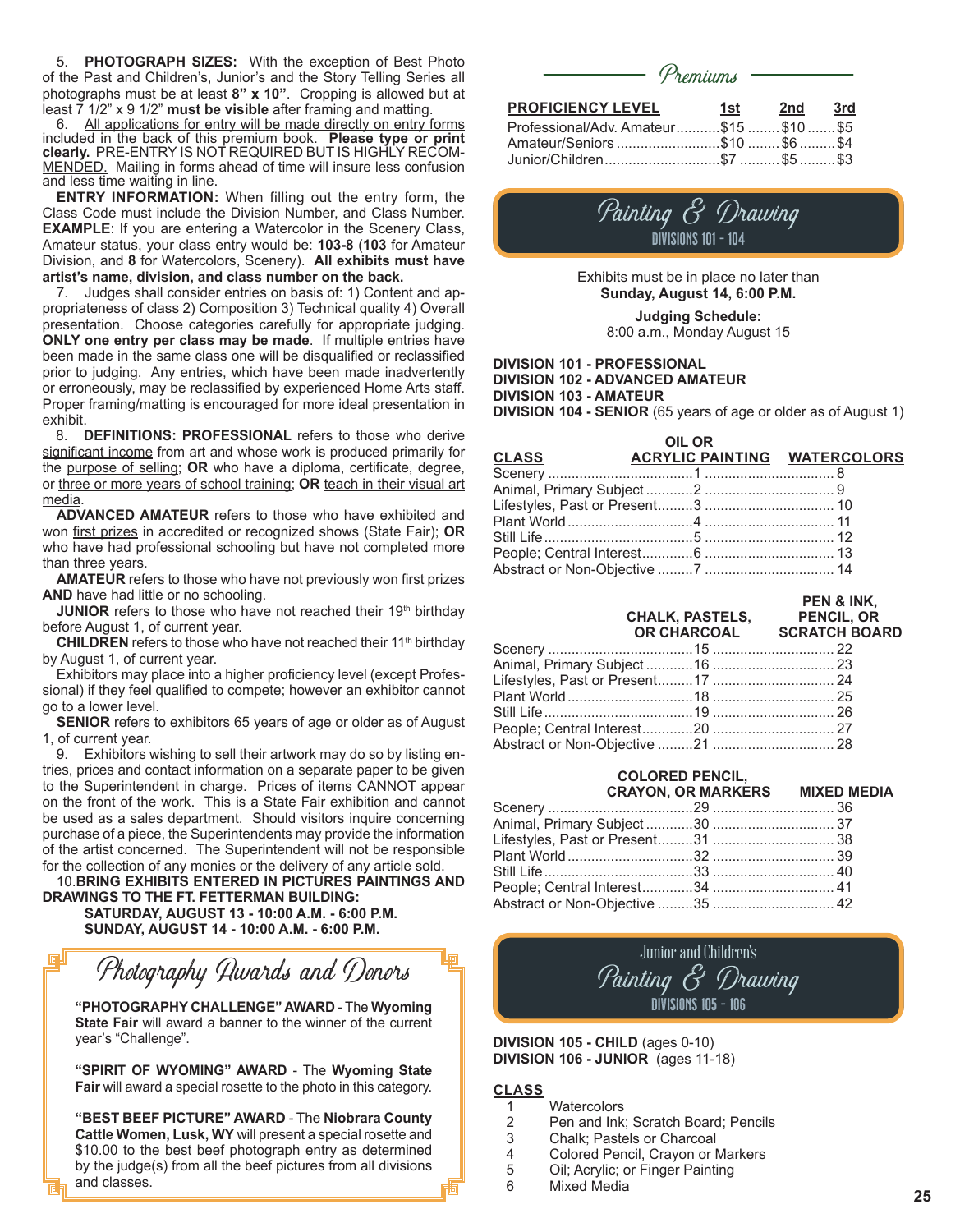

Superintendents: **Chevonne (Chevy) Walton**, Douglas, WY **TBA,**

Exhibits must be in place no later than **Sunday, August 14, 6:00 P.M.**

> **Judging Schedule:** 8:00 a.m., Monday, August 15

#### **PHOTOGRAPHY PREMIUMS See premiums listed previously.**

READ items 1-10 under Pictures Paintings & Drawings Department for policies and information. Entries must comply with the policies stated. Photo Challenge included.

**DIVISION 107 - Professional**, Color and Black & White **DIVISION 108 - Advanced Amateur**, Black & White

**DIVISION 109 - Advanced Amateur**, Color

**DIVISION 110 - Amateur**, Black & White

**DIVISION 111 - Amateur**, Color

**DIVISION 112 - Senior**, Color and Black & White

*(Ex. Amateur, Black & White, pet is 110-4)*

#### **CLASS**

- 1 Portrait -Studio quality with controlled lighting and/or background. People or Animals.
- 2 People Casual/informal, NO controlled lighting and/or backgrounds.
- 3 Wildlife **NOT pets**
- 4 Pets/Domesticated informal/casual, NO controlled lighting or backgrounds.
- 5 Plant World cultivated or wild, arranged or free growing.<br>6 Agricultu
- 6 Agricultural Ranch Life
- 
- 7 Architectural Industrial<br>8 Sports/Action Shots 8 Sports/Action Shots<br>9 Abstract/Sculptural
- 9 Abstract/Sculptural.<br>10 Scenery
- 10 Scenery<br>11 Still Life
- Still Life
- 12 Story-telling Series sequence of 3 to 5 pictures mounted together that tell a story, not just related events. These photos may not be entered in any other categories.<br>13 Digital Creations -manipulated, with original appears
- Digital Creations -manipulated, with original appearance altered (A brief description of alterations made, must be attached to the back of the entry.)

## Junior and Children's Photography DIVISIONS 113 - 114

**DIVISION 113 - Child** (ages 10 & under) (color and black & white) **DIVISION 114 - Junior** (ages 11-18) (color and black & white)

# **CLASS**

- 1 People<br>2 Wildlife
- 2 Wildlife<br>3 Pets
- **Pets**
- 4 Scenery<br>5 Digital C
- 5 Digital Creations manipulated or original appearance altered<br>6 Still Life
- 6 Still Life
- **Abstract**

# Photography Challenges Division 115

#### **CLASS**

- 1 **"FAIR TIME, FUN TIME"** Be Creative! This category will change each year. Each entry must be a separate entry and not entered in any other category. One entry per person. No cash award.
- 2 **"SPIRIT OF WYOMING"** Photograph that says Wyoming to you. One entry per person. **Cannot be entered in any other category**. No cash award.
- 3 **Best Photo of the Past** At least 50 years old, 8x10. Please include card to hang beside photo that tells the "story" of the image.

(Does not have to be exhibitors own work)

# Visual Arts Awards and Donors

**BEST OF SHOW** - **Wyoming State Fair** will present Best of Show rosettes to the best overall entry as determined by the judges, in each of the following: Childrens and juniors photos and artwork, also painting, drawing and photography at each proficiency level, Professional/Advanced amateur, Amateur and Senior.

**PEOPLE'S CHOICE AWARDS** - Show guests may vote for the one entry, in each of the following categories, which they like best: Painting or Drawing; Photography; Junior/Children's art. **Wyoming State Fair** will award a rosette to the most popular entry in each division. Voting will end at 6:00 p.m. on Friday, August 19, 2022.

**ARTIST'S CHOICE AWARDS** - Artists who enter the show may vote for one entry, which they like best in Painting or Drawing AND for one entry in Photography. Special rosettes will be awarded by the **Wyoming State Fair** to the most popular in these two categories.

**FAIR DIRECTOR'S CHOICE AWARD** - The **Wyoming State Fair** will award one special rosette to one painting, one drawing **or** one photograph chosen by the State Fair Director as their particular favorite.

**STAFF'S CHOICE** - A special rosette will be awarded by the **Wyoming State Fair** to the photograph or painting or drawing that is the favorite of the Department Staff.

**PREMIER EXHIBITOR AWARD** - A rosette and plaque will be presented by the **Wyoming State Fair** to the exhibitor with the highest points earned in the Pictures Paintings & Drawings Department. Ribbon point values are: Blue 5, Red 3, White 1.

**PREMIER YOUTH EXHIBITOR** - A rosette will be presented by the **Wyoming State Fair** to the youth exhibitor with the highest points in the Visual Arts Department. Ribbon point values are: Blue 5, Red 3, White 1

**ROOKIE OF THE YEAR** - The **Wyoming State Fair** will award a rosette to the Rookie of the Year exhibitor in the Visual Arts Department.

**MERRI-AMS, Miriam Fawcett, Douglas** will award \$5, award may be accompanied by a small gift, to the Judge's choice in Children's Painting & Drawing, Div. 105 (ages10 years and under), any medium listed in those classes.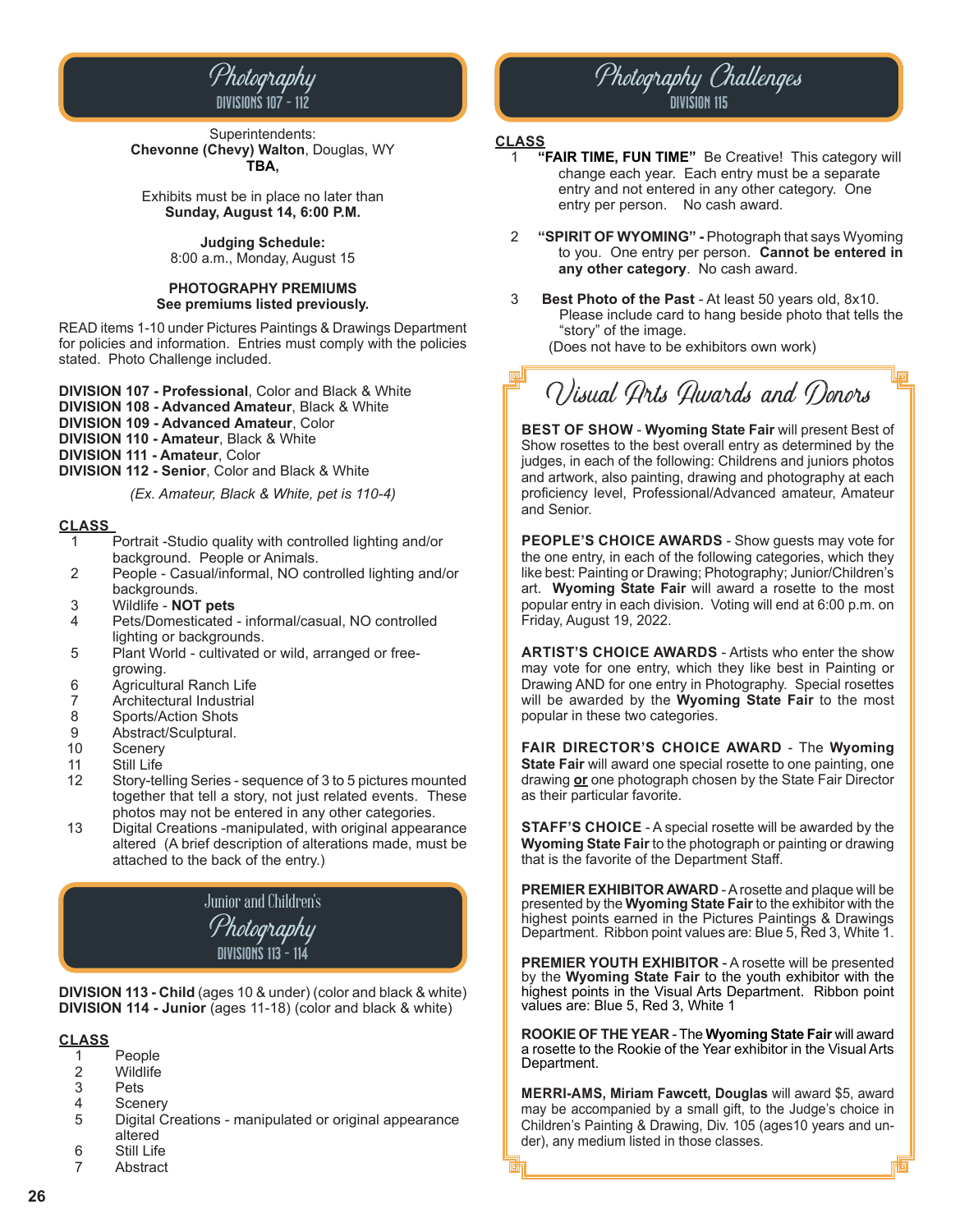# PICTURES, PAINTINGS, & DRAWINGS entry form 2022 Wyoming State Pair

#### **MAIL ENTRY TO:** This form may be depicated.) Wyoming State Fair

P.O. Drawer 10 Douglas, WY 82633 Phone: 307-358-2398 (This form may be duplicated.)

### **Each Department has their own entry form**

Use each **separate** entry form for each Department.

Entries Due August 13th or 14th, 2022: 10 A.M. - 6 P.M.

Please read carefully the Policies and Procedures governing entry in each Department **BEFORE** filling out the entry form for the Department. Processing fees for each Department are to be **paid separately**.

**EXHIBITOR INFORMATION**

|                                                                                                               | LAIILLI VII III VIIILLAI VII                            |                                                                                                                                                               |
|---------------------------------------------------------------------------------------------------------------|---------------------------------------------------------|---------------------------------------------------------------------------------------------------------------------------------------------------------------|
|                                                                                                               |                                                         | Please accept the entries described below, subject to the policies and regulations                                                                            |
|                                                                                                               |                                                         | as published in the Official Competitive Events Guide for the Wyoming State<br>Fair. I agree to abide by those policies, and I declare all statements made in |
|                                                                                                               | Signature                                               | connection with these entries to be correct to the best of my knowledge.<br>Date                                                                              |
|                                                                                                               |                                                         |                                                                                                                                                               |
| E-Mail Address: North and Second Communication of the Communication of the Communication of the Communication | Date of Birth<br>(Required if Junior or Senior Citizen) | Age _____                                                                                                                                                     |
| Each exhibitor is required to pay a separate Processing Fee (office                                           | <b>NEW EXHIBITOR?</b>                                   |                                                                                                                                                               |

charge) for the items entered in each Department according to this schedule. Please count only the articles from this Department in calculating the processing fee for this Department.

Processing **Fee: \$2/each entry**

**DEPARTMENT FEES**

**TOTAL NUMBER OF ENTRIES**

Check box for Rookie of the year award

**Use each separate department entry form.**

**TOTAL FEE REMITTANCE \$**

**Make checks payable to:** *Wyoming State Fair*

**(REMINDER: Exhibitor issued checks which are returned for any reason will be assessed a \$30.00 returned check fee.)**

| Item           | Computer Item #<br>(Office Use Only) | <b>Class Code</b><br>Example: 1 - 103 - 7<br><b>Division</b><br>Dept. | Class | <b>Description</b> (Use exact wording from Premium Book)<br>USE REVERSE SIDE FOR ADDITIONAL ENTRIES |
|----------------|--------------------------------------|-----------------------------------------------------------------------|-------|-----------------------------------------------------------------------------------------------------|
| 1              |                                      |                                                                       |       |                                                                                                     |
| 2              |                                      |                                                                       |       |                                                                                                     |
| 3              |                                      |                                                                       |       |                                                                                                     |
| $\overline{4}$ |                                      |                                                                       |       |                                                                                                     |
| 5              |                                      |                                                                       |       |                                                                                                     |
| 6              |                                      |                                                                       |       |                                                                                                     |
| $\overline{7}$ |                                      |                                                                       |       |                                                                                                     |
| 8              |                                      |                                                                       |       |                                                                                                     |
| 9              |                                      |                                                                       |       |                                                                                                     |